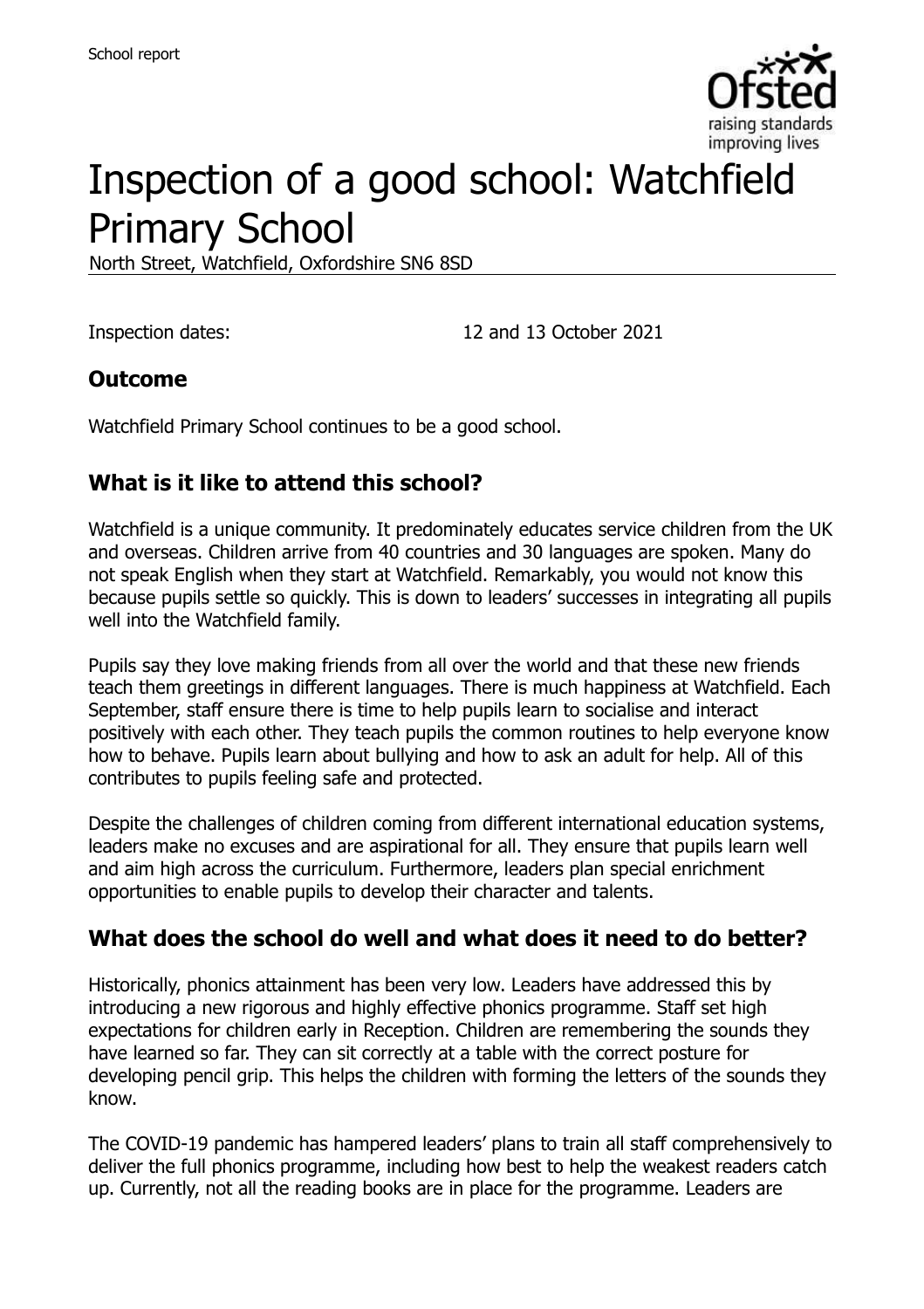

aware of all of this and, in the interim, are checking that staff teach phonics in a consistent way and that pupils read books that match sounds.

The curriculum is newly developed in many subjects. It is ambitious and well thought out to recognise the unique context of the school. In mathematics plans, key knowledge is clearly set out. At the end of a unit of work, assessment is well matched to finding out what pupils know and remember from the taught lessons. However, in some subjects, leaders have not yet precisely identified the essential knowledge that pupils need to know from early years to Year 6. Sometimes, this can lead to teachers planning activities that do not enable pupils to learn what they need to know.

Nonetheless, teachers know their subjects well. They cater effectively for the range of language needs in classes by explaining concepts simply. Teachers build pupils' vocabulary with frequent practice. In early years, staff plan activities carefully to help children develop their language and social skills with each other. The outdoor environment is well designed to enable children to explore through play and practise what staff need them to know and do.

The new special educational needs coordinator (SENCo) has quickly got to grips with what could be better. She has strengthened how staff identify and meet the needs of pupils with special educational needs and/or disabilities. She has listened to parents and supported staff to fully include all pupils. In lessons, adults working one-to-one with children provide the right support to help children learn the same content as their peers.

The school's new 'strive for five' behaviour expectations are helping pupils to focus well in class and not be distracted by others. In early years, children practise consistent routines that help them move calmly from the carpet to the table to maximise learning time. Across the school, leaders have put effective strategies in place to help any children with emotional and/or behavioural needs learn better in class.

Leaders have really thought about how to unify the school community through teaching a broad curriculum. For example, the school's annual international week celebrates pupils' heritage. There is a carefully planned 'character map' that enables pupils to 'soar': be successful, original, aspirational and resilient. Pupils show respect and tolerance to each other.

With the recent changes in school leadership, trustees and leaders have engaged well with staff to explain the new direction of the school. Where possible, leaders look to reduce staff workload so that teachers can focus their efforts on teaching pupils well.

## **Safeguarding**

The arrangements for safeguarding are effective.

The well-trained safeguarding team meets weekly to discuss the welfare of children and any concerns that may have been raised. Leaders are mindful that they need to teach all children about UK laws, for example travelling on the left side of the road. Leaders induct parents from overseas into understanding the safeguarding laws of this country.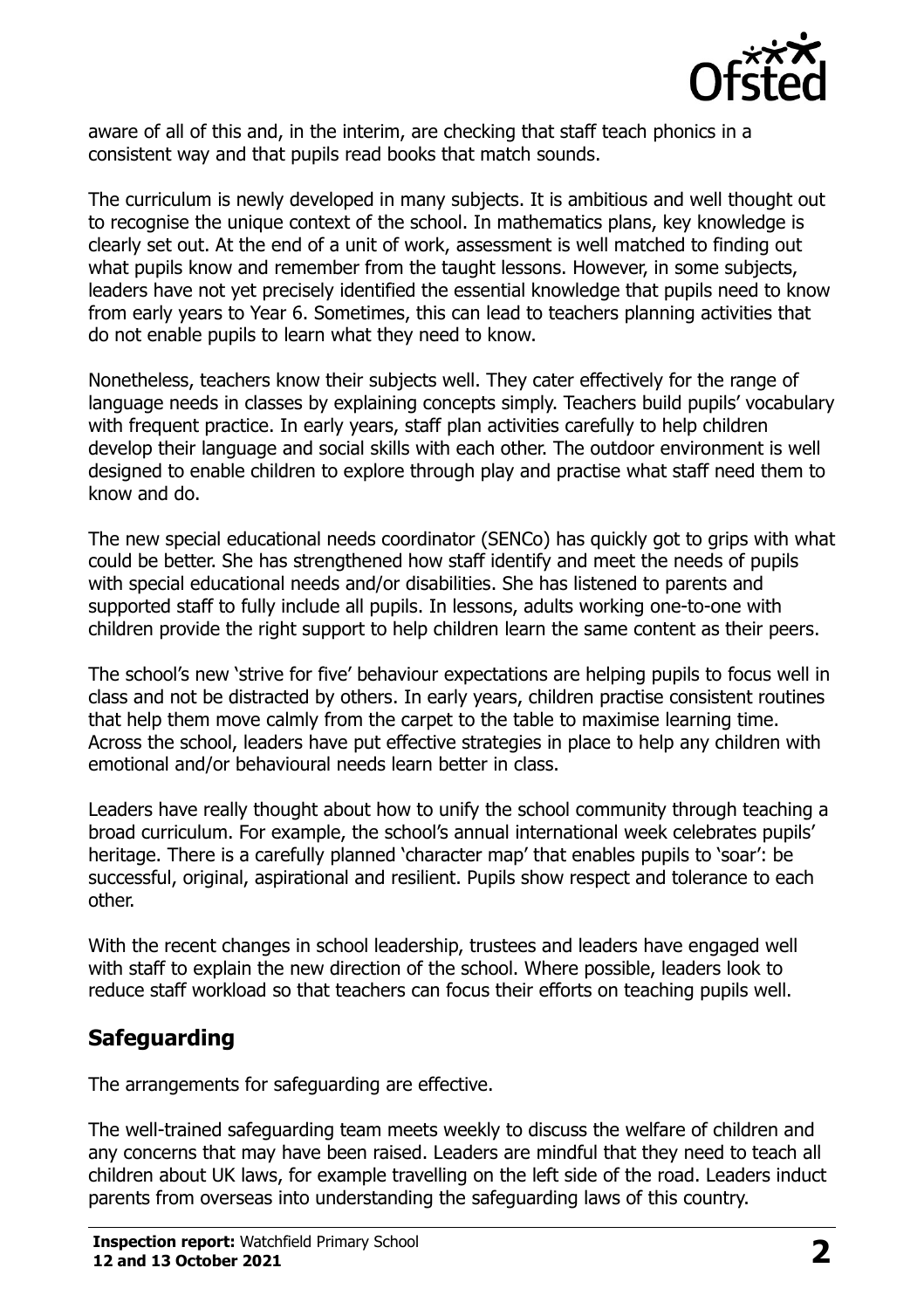

Leaders are proactive and persistent in ensuring other agencies, including the military, listen to concerns they may have. Procedures for the safer recruitment of adults are robust. The headteacher knows how to handle any safeguarding concerns about adults.

## **What does the school need to do to improve?**

## **(Information for the school and appropriate authority)**

- Not all staff are fully trained to teach the school's phonics programme. This means that some are not sure how to make best use of time when supporting pupils who need to catch up. Leaders need to ensure that every member of staff is well trained to deliver the phonics programme and to provide effective, additional one-to-one support for the weakest readers.
- In some subjects, the essential knowledge that pupils need to know is not clearly identified and sequenced step by step from early years to Year 6. Consequently, pupils do not know and remember enough of the taught content. Leaders are in the process of planning the key knowledge in each subject. For this reason, the transitional arrangements have been applied.

#### **Background**

When we have judged a school to be good, we will then normally go into the school about once every four years to confirm that the school remains good. This is called a section 8 inspection of a good or outstanding school, because it is carried out under section 8 of the Education Act 2005. We do not give graded judgements on a section 8 inspection. However, if we find evidence that a school would now receive a higher or lower grade, then the next inspection will be a section 5 inspection. Usually this is within one to two years of the date of the section 8 inspection. If we have serious concerns about safeguarding, behaviour or the quality of education, we will deem the section 8 inspection as a section 5 inspection immediately.

This is the first section 8 inspection since we judged the school to be good in September 2016.

#### **How can I feed back my views?**

You can use [Ofsted Parent View](https://parentview.ofsted.gov.uk/) to give Ofsted your opinion on your child's school, or to find out what other parents and carers think. We use information from Ofsted Parent View when deciding which schools to inspect, when to inspect them and as part of their inspection.

The Department for Education has further [guidance](http://www.gov.uk/complain-about-school) on how to complain about a school.

If you are the school and you are not happy with the inspection or the report, you can [complain to Ofsted.](https://www.gov.uk/complain-ofsted-report)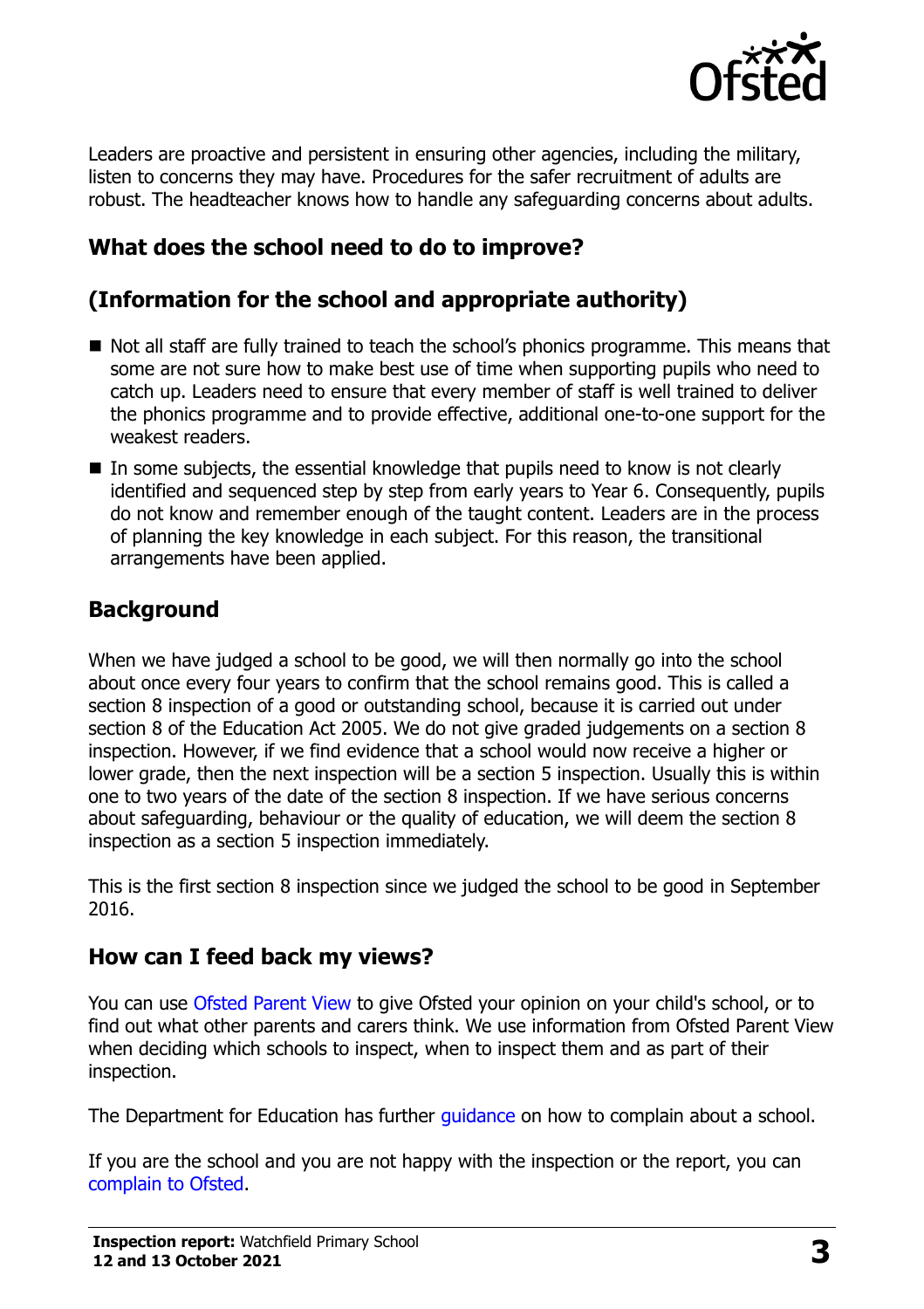

## **Further information**

You can search for [published performance information](http://www.compare-school-performance.service.gov.uk/) about the school.

In the report, ['disadvantaged pupils'](http://www.gov.uk/guidance/pupil-premium-information-for-schools-and-alternative-provision-settings) refers to those pupils who attract government pupil premium funding: pupils claiming free school meals at any point in the last six years and pupils in care or who left care through adoption or another formal route.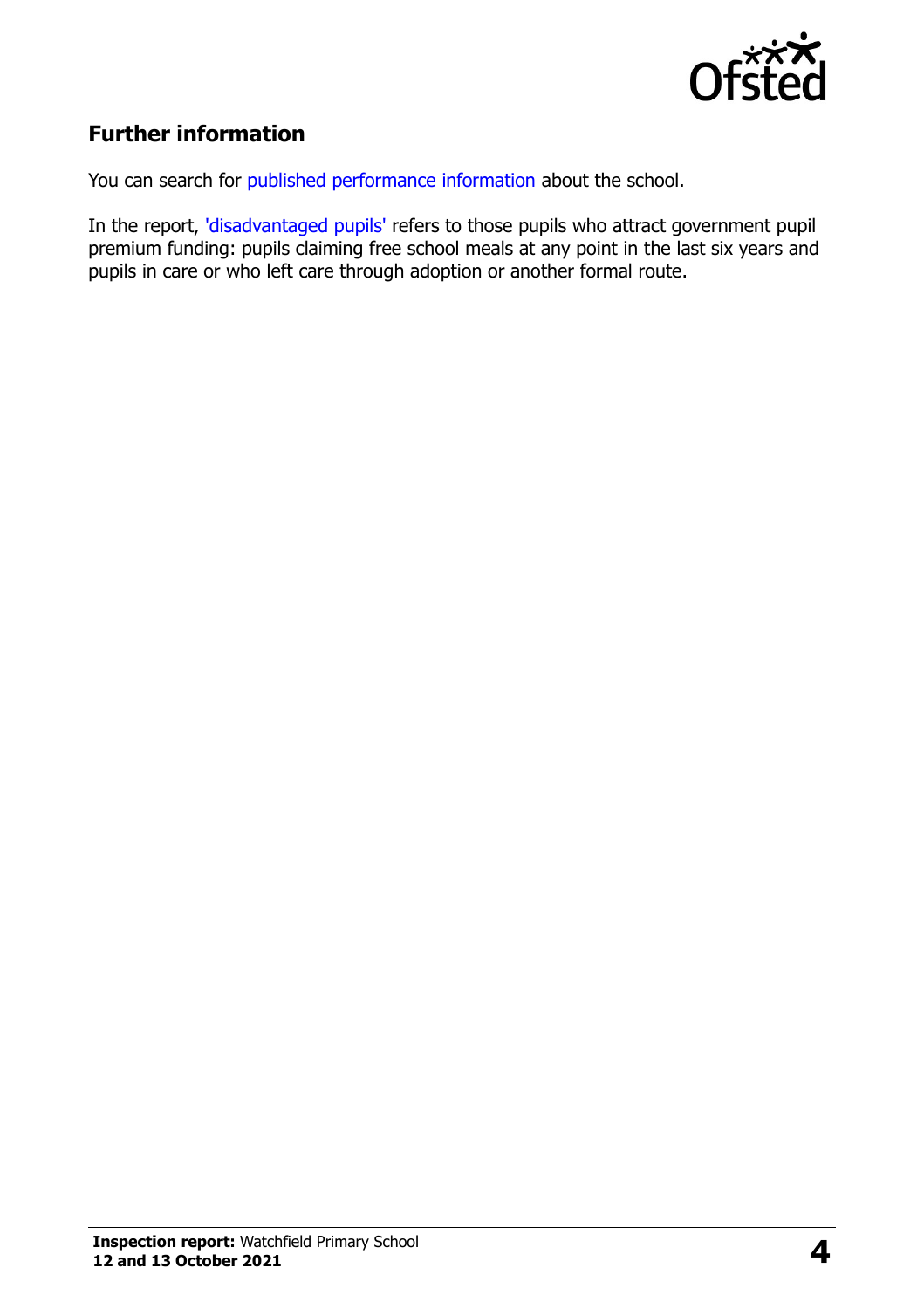

## **School details**

| Unique reference number             | 140301                                                                 |
|-------------------------------------|------------------------------------------------------------------------|
| <b>Local authority</b>              | Oxfordshire                                                            |
| <b>Inspection number</b>            | 10200049                                                               |
| <b>Type of school</b>               | Primary                                                                |
| <b>School category</b>              | Academy converter                                                      |
| Age range of pupils                 | 3 to 11                                                                |
| <b>Gender of pupils</b>             | Mixed                                                                  |
| Number of pupils on the school roll | 382                                                                    |
| <b>Appropriate authority</b>        | Board of trustees                                                      |
| <b>Chair of trust</b>               | Liz Holmes                                                             |
| <b>Headteacher</b>                  | Georgina Wintle                                                        |
| Website                             | www.watchfieldprimary.co.uk                                            |
| Date of previous inspection         | 20 September 2016, under section 8 of the<br><b>Education Act 2005</b> |

## **Information about this school**

- The headteacher was appointed substantive headteacher in February 2020. Previously, she had been acting headteacher and deputy headteacher at the school. In September 2021, a new deputy headteacher and a new SENCo started.
- Half of pupils on the school roll are service children and a quarter are international service children. Some of the staff are linked to the Armed Forces. Therefore, mobility is extremely high and each new academic year, half of the pupils on roll are brand new to the school, along with some teaching staff.
- The school works closely with the Defence Academy of the United Kingdom which is situated close by.
- $\blacksquare$  The school is not currently using any alternative provision.

#### **Information about this inspection**

■ This was the first routine inspection the school received since the COVID-19 pandemic began. The lead inspector discussed the impact of the pandemic with school leaders and has taken that into account in his evaluation.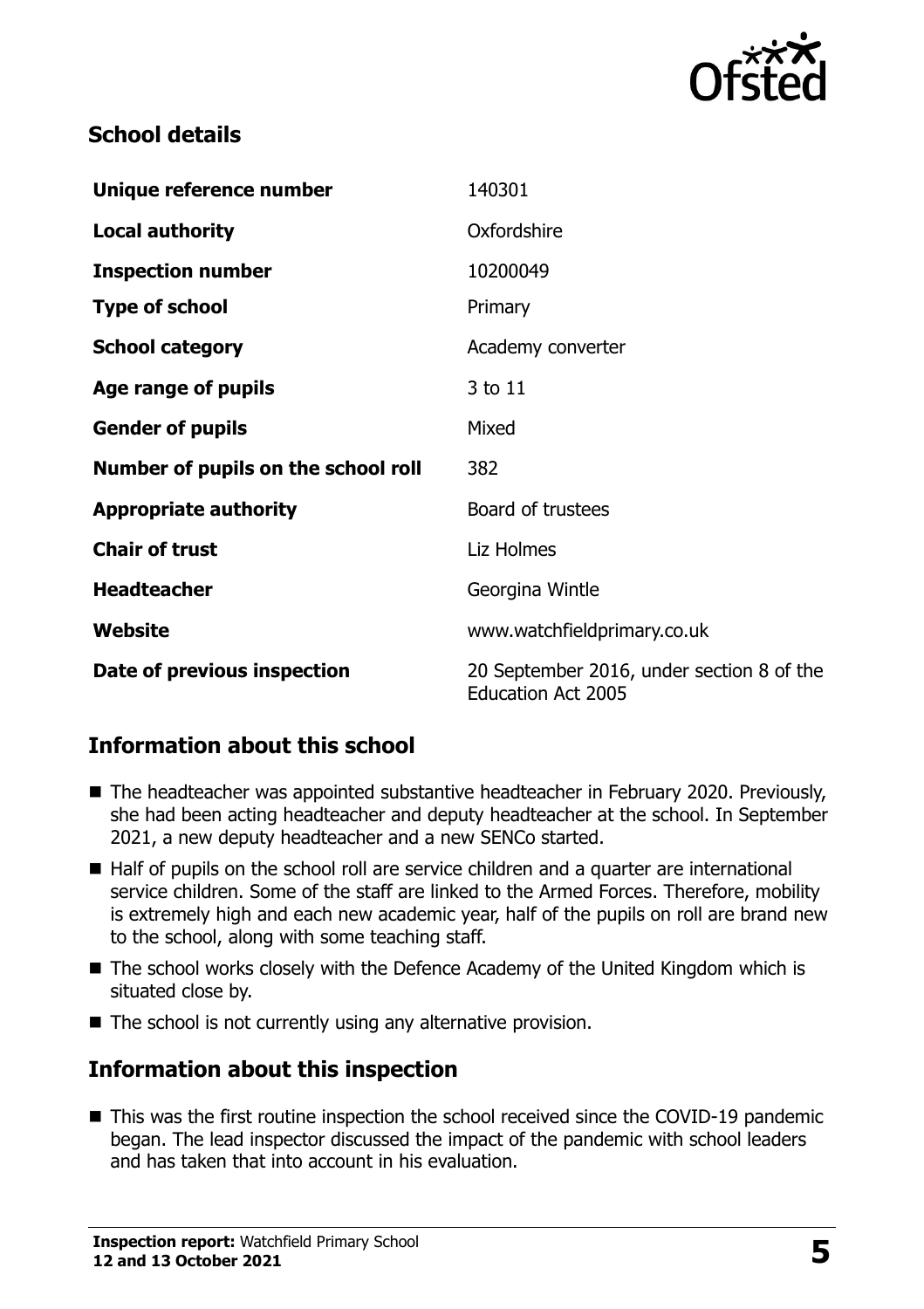

- The lead inspector met with the headteacher, members of the senior leadership team and a range of school staff. He also met with trust leaders, including the chief executive officer, the chair of trustees and the chair of the local governing body.
- To evaluate the effectiveness of safeguarding, the lead inspector spoke with staff and pupils. He met with members of the designated safeguarding team to examine their knowledge, records and actions. This included reviewing checks on the safer recruitment of staff. He sampled case files to explore how the school identifies and supports pupils at risk of harm.
- The lead inspector spoke to pupils from different year groups and considered 52 responses to Ofsted's online pupil survey.
- The views of staff, including 32 responses to Ofsted's online staff survey, were considered.
- The 40 responses to Ofsted's Parent View, including 30 written responses, were also taken into account.
- The lead inspector did deep dives into these subjects: early reading, mathematics and art. This involved discussion with leaders about these subjects and the curriculum plans, visits to lessons, scrutiny of pupils' work, and discussions with pupils, teachers and teaching assistants from the lessons visited about the subjects.

#### **Inspection team**

James Broadbridge, lead inspector **Her Majesty's Inspector**